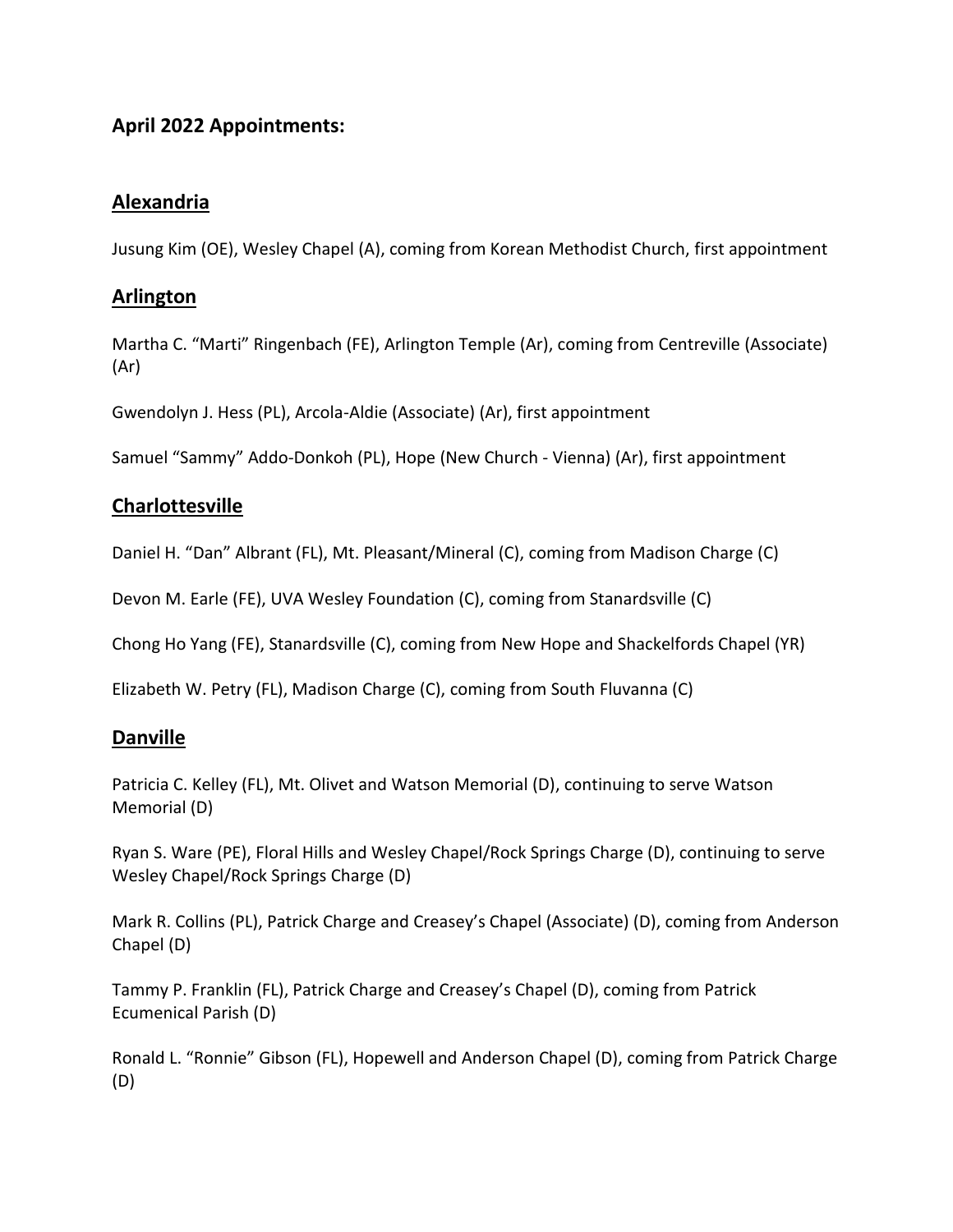Kay B. Gentry (RE), East Franklin (D), coming from retirement

Winston L. Crichlow (RE), Grace Design (D), coming from retirement

# **Eastern Shore**

Ja'Qwuan "Jay" Cottman (PL), Saint John's (ES), also serving New Mission (ES)

Annette Northan-Austin (LM), Belle Haven-Bethel Charge (ES), first assignment

# **Elizabeth River**

R. Kirk Culpepper (FL), Portlock (ER), coming from Community-Saint Mark Charge (ER)

Michael Adedokun (OE), Wesley Chapel (ER), coming from Nigeria Methodist Church

JaeHaeng Choi (FE), Foundry (ER), coming from Grace (ES)

Matthew G. "Matt" Potter (PE), First (Norfolk) (ER), coming from Foundry (ER)

Timothy M. "Tim" Stockton (PL), Community-St. Mark Charge (ER), first appointment

Jannette V. Clavez (PL), Community (Virginia Beach) (Associate) (ER), coming from Minute Question 20

Barbara J. St. Jean (RL), Bethel (ER), continuing to serve in retirement

### **Farmville**

David J. Moreno (OE), New Hope-Southall Memorial (F), coming from Rio Texas Annual Conference

### **Harrisonburg**

Patricia M. Meadows (RE), Mt. Clinton (H), coming from Linville-Edom-Fellowship Charge (H)

Blaine H. Thomas (FL), Bethany (H), first appointment

Ashley N. Oliver (FL), Mt. Pisgah (H), first appointment

Daniel K. "Dan" Purdom, Jr. (PL), John Wesley (H), coming from Bethany (H)

Patricia "Trish" Hernandez (SY), Tom's Brook (H), coming from Mt. Hebron (H)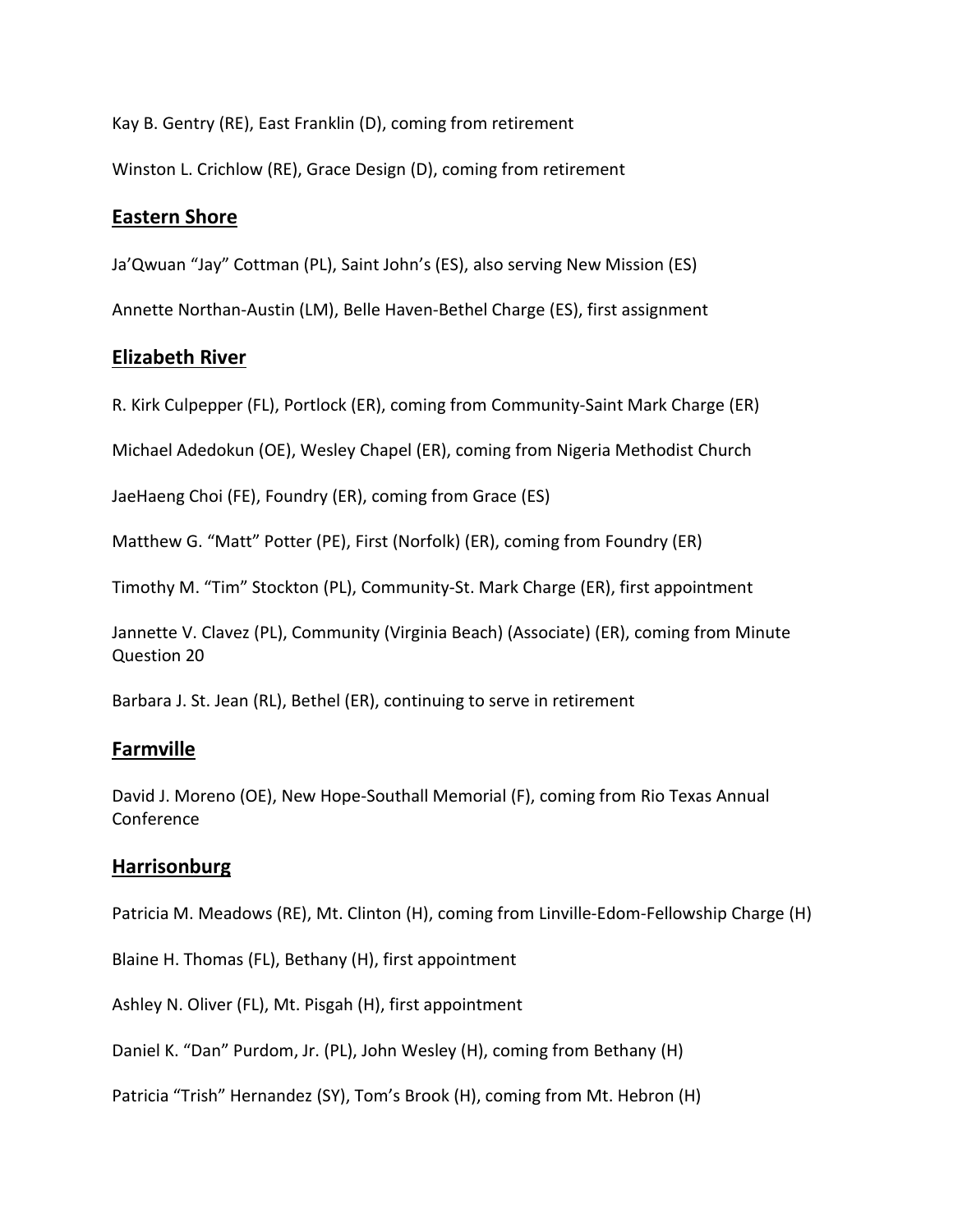Costella L. Forney (PL), Linville-Edom-Fellowship Charge (H), coming from John Wesley (H)

#### **James River**

Penny G. Rasnake (PE), Main Street (Emporia) (JR), coming from Newsoms-Barnes Charge (JR)

### **Lynchburg**

Jane L. Whitehead (FL), Epworth (Thaxton) (L), coming from Huddleston-Mount Horeb Charge (L)

Tina B. Yates (FL), Emmaus (L) and Parrish Chapel (Rn), coming from Parrish Chapel (Assistant) (Rn)

# **Rappahannock River**

Betty Jo Sims (RL), Warsaw (RR), coming from McKendree (RR)

Kenneth P. "Ken" Woodie (PL), Antioch (RR), also serving Falmouth (RR)

Debra A. "Debi" Straughter (RL), Liberty (RR), coming from Richmond Charge (RR)

Elizabeth A. "Libby" Hadley (SY), McKendree (RR), first assignment

Jon B. Davis (PL), Irvington (RR), also serving Edgewater (RR)

Larry G. Jent (FE), Mount Horeb (RR), also serving Grace (Hartwood) (RR)

Richard N. "Dick" Lahey (SY), Richmond Charge (RR), first assignment

Angelique G. "Anji" Budzynski (SY), Andrew Chapel (RR), first assignment

# **Richmond**

L. Bryan McClain (FE), Providence (Rd), coming from White Stone (RR)

Linda Davis (OF), Dunn's Chapel (Rd), first appointment

### **Roanoke**

Robin L. Barge (OE), St. Paul (Roanoke) (Rn), coming from leave (Western North Carolina Annual Conference)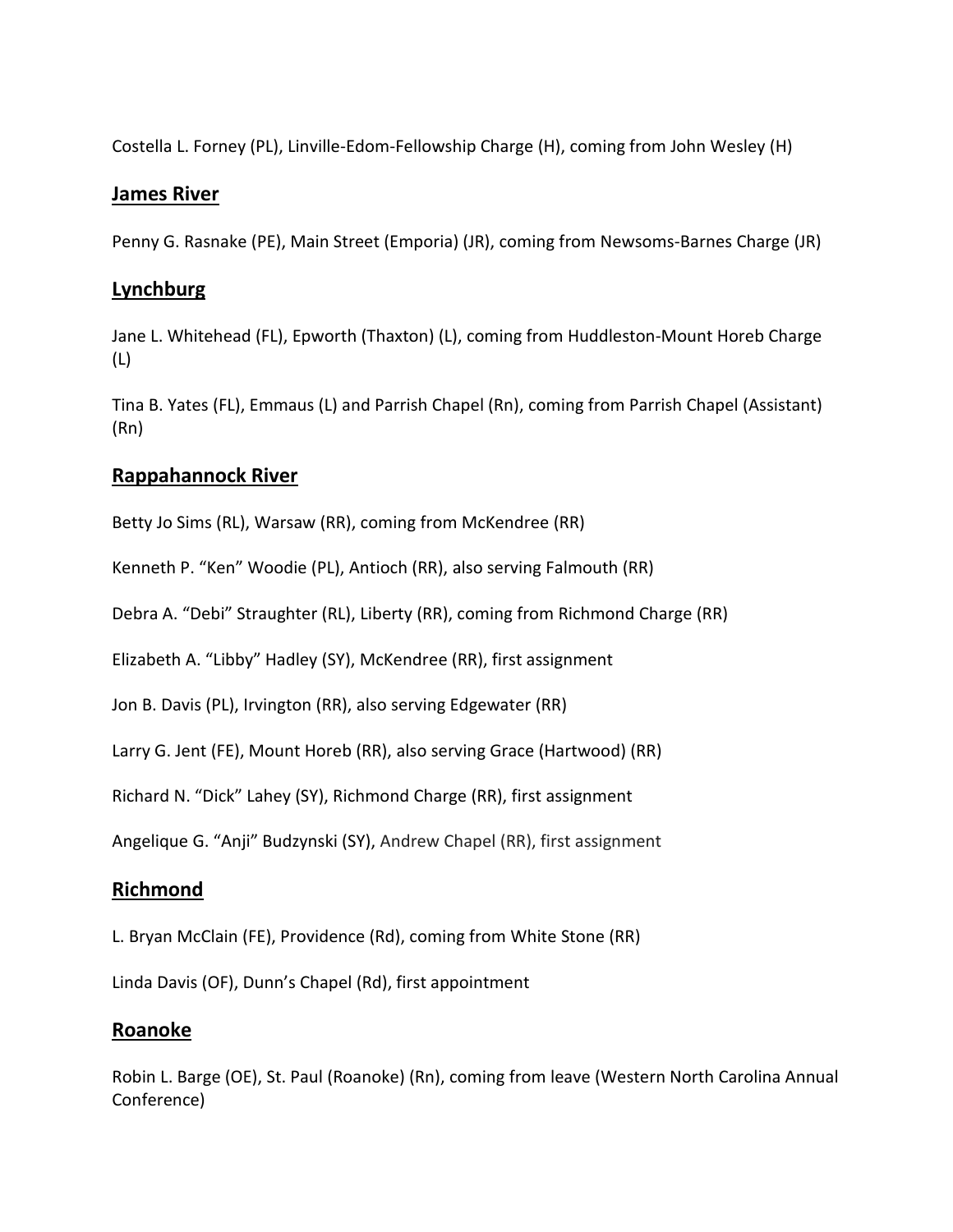# **Staunton**

Madison H. Long (FL), Christ (Staunton) (S), first appointment

Kang Uk Lee (FE), Greenville (S), coming from Wilderness Community (RR)

Nancy A. Palmer (RL), Callaghan Charge (S), continuing to serve in retirement

### **Winchester**

John T. Stelzl (FL), North Frederick Charge (W), coming from John Wesley and Bethel (Warren) (W)

Susan G. Catlett (FL), Brucetown (W) and Emmanuel (W), continuing to serve Brucetown (W)

# **York River**

Betsy C. Basehore (RE), West Point (YR), coming from West Point (Interim) (YR)

John M. Dey (OF), New Hope and Shackelfords Chapel (YR), coming from the Mennonite Church

Jeffery L. Cannon (RE), Bethany (Hampton) (YR), coming from retirement

Jesse C. Blythe (PL), Salem (Mathews) (YR), coming from Irvington (RR) and also serving Bluff Point (RR)

Burton L. Mack (OR), Trinity (Newport News) (YR), continuing to serve in retirement

# **Clergy Status Key**

- AF Affiliate Member
- AM Associate Member
- B Bishop
- CP Certified Professional
- DC Deaconess or Home Missioner
- DM Diaconal Minister
- DR Retired Diaconal Minister
- EP Minister Recog. from other Denom. Serving UM Probation
- FD Deacon in Full Connection
- FE Elder in Full Connection